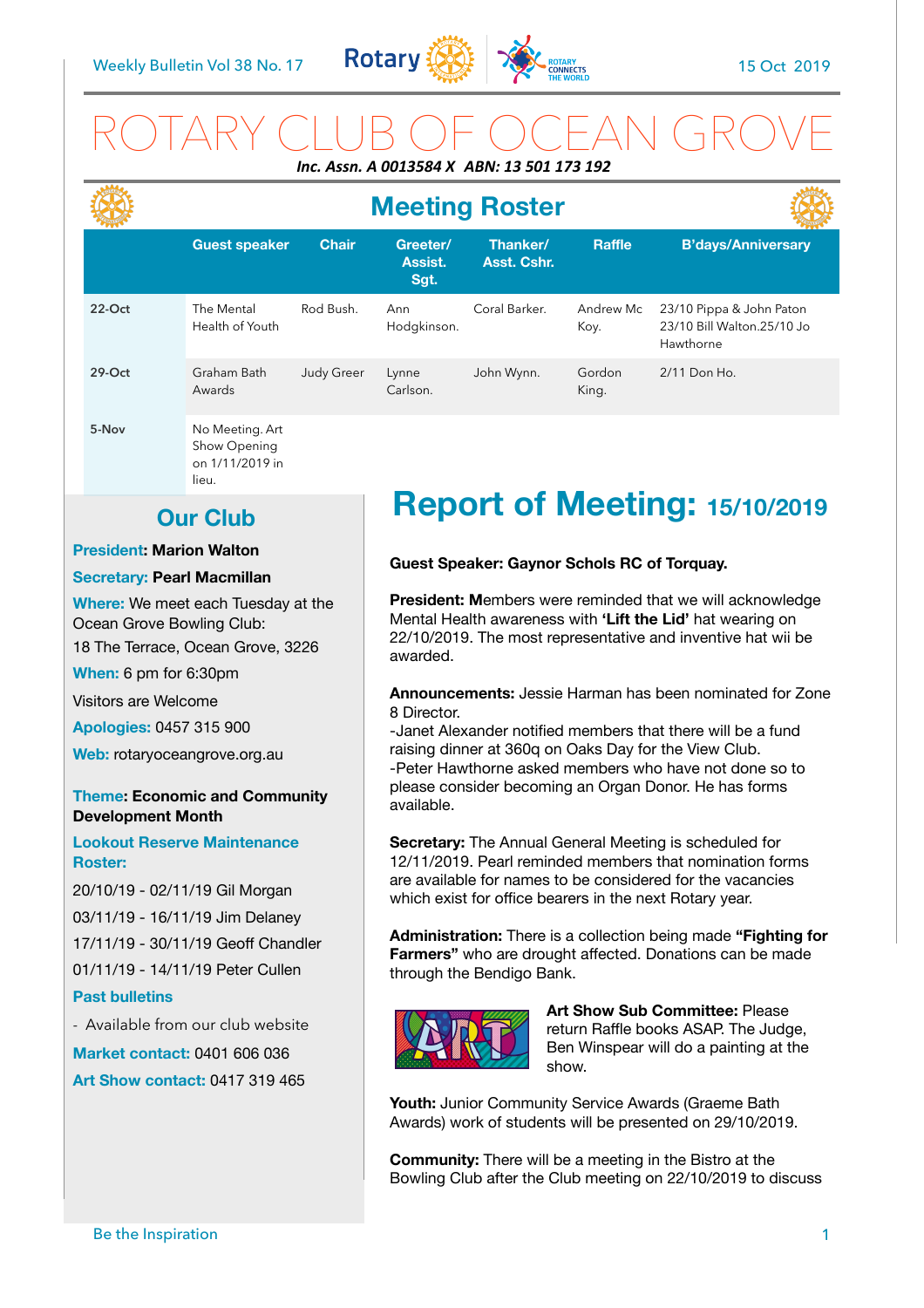### Members: Coming Events:

# Saying of the week …

Don't let ageing get you down. It's too hard to get up.

### Humour ……

If you ever get cold, just sit in a corner for a bit.

…………………………………………………

They're usually around 90 degrees.

### Links ……

[Rotary International:](https://www.rotary.org) [www.rotary.org](http://www.rotary.org)

[Rotary District 9780](http://rotary9780.org): [www.rotary9780.org](http://www.rotary9780.org)  [Footy Tipping](http://www.footytips.com.au) [www.footytips.com.au](http://www.footytips.com.au)

## Please remember:

- APOLOGIES ARE NECESSARY! IF YOU ARE UNABLE TO ATTEND A MEETING. THOSE WHO DO NOT CONFORM WILL BE SENT A BILL, AS THE CLUB HAS TO PAY IF NO APOLOGY IS REGISTERED.
- Members are reminded if you have any used stamps, could you please pass them on to Martin Geerings.

the Club's commitment to improve the Lookout Reserve assets and how to manage the tasks associated with the implementation of the Master Plan. Anyone interested is welcome to attend.This weeks meeting was cancelled.

**International**: The Salmons have expressed thanks for the Club's continued support to the Solenoid School in Bangladesh.

**Vocational Service:** Lynne Carlson informed members that there will be a visit to the Ambulance Station on 10/12/2019. There will also be a workplace visit next year to the Brewery. Please nominate people who should be considered for an award this year. Nomination forms are available.

**Family Violence:** Plans for the Family Violence Information evening are progressing. It will be held on 19/11/2019 at the sports oval building in Shell Road.

**Foundation:** Gordon King suggested that members consider a Christmas donation to our own charity, Rotary Foundation.

### **Guest Speaker: Gaynor Schols, RI Torquay and District 9780 Chairman for ROMAC.**

The program is 35 years old and has treated 500 children



Gaynor became involved with this program, Rotary Oceania Medical Aid for Children in 2007. Australian, New Zealand and Pacific Islands are involved and therefore ROMAC is 'owned' by members of Region 8. The purpose of the organisation is to provide intervention, often life saving and always dignity restoring surgery and treatment for children who have no means of accessing

this care in their own countries.

In the last five years there has been an average of 25 children who have benefitted from this care. Conditions treated include birth marks which are grossly disfiguring, cardiac anomalies, neural malfunctions in anatomy bony malformations. The numbers being treated are reducing for several reasons.

There are fewer clubs supporting the project, there are fewer beds available, and medical costs are always increasing . The average cost per patient in 2017/18 was almost \$34,000.00. Gaynor explained the structure of ROMAC. There is a Board of Management, including a medical director, a Board of Medical Directors consisting of seven medical practitioners assisted by five doctors in the Island region. Supporting this group are region chairmen, district reps, administration staff, fundraising personnel, as well as club promotion and information personnel. There are also people who are involved with planning for treatment and care for accompanying members of family. Treatment is provided in specialised paediatric centres, in Victoria this Monash Medical Centre and the Royal Children's Hospital. Members were shown some very graphic stories and photographs of children who have been treated and the very satisfactory results of intervention.

Gaynor believes that ROMAC brings good publicity for Rotary. She also informed members that funds are desperately needed.